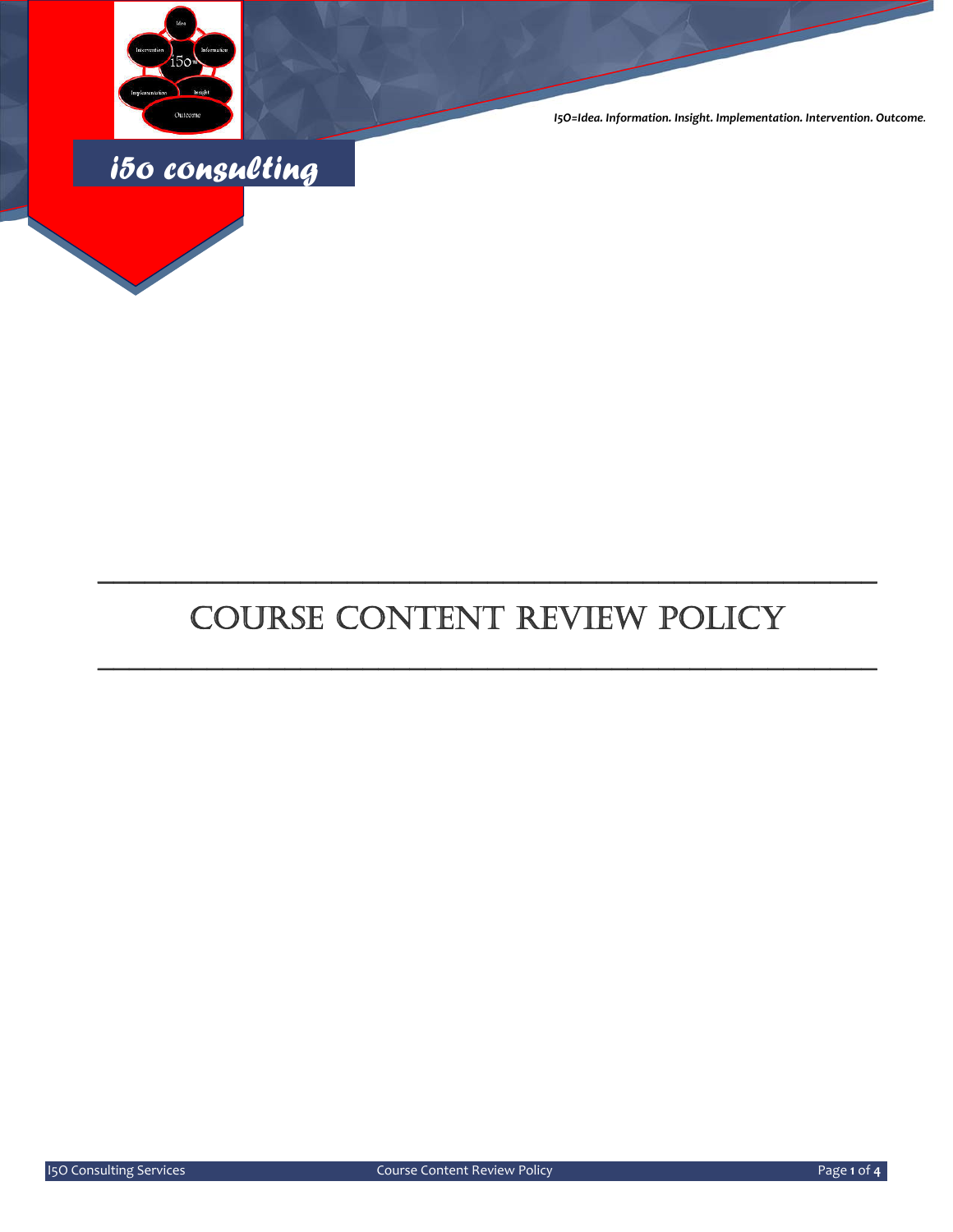### **Table of Contents**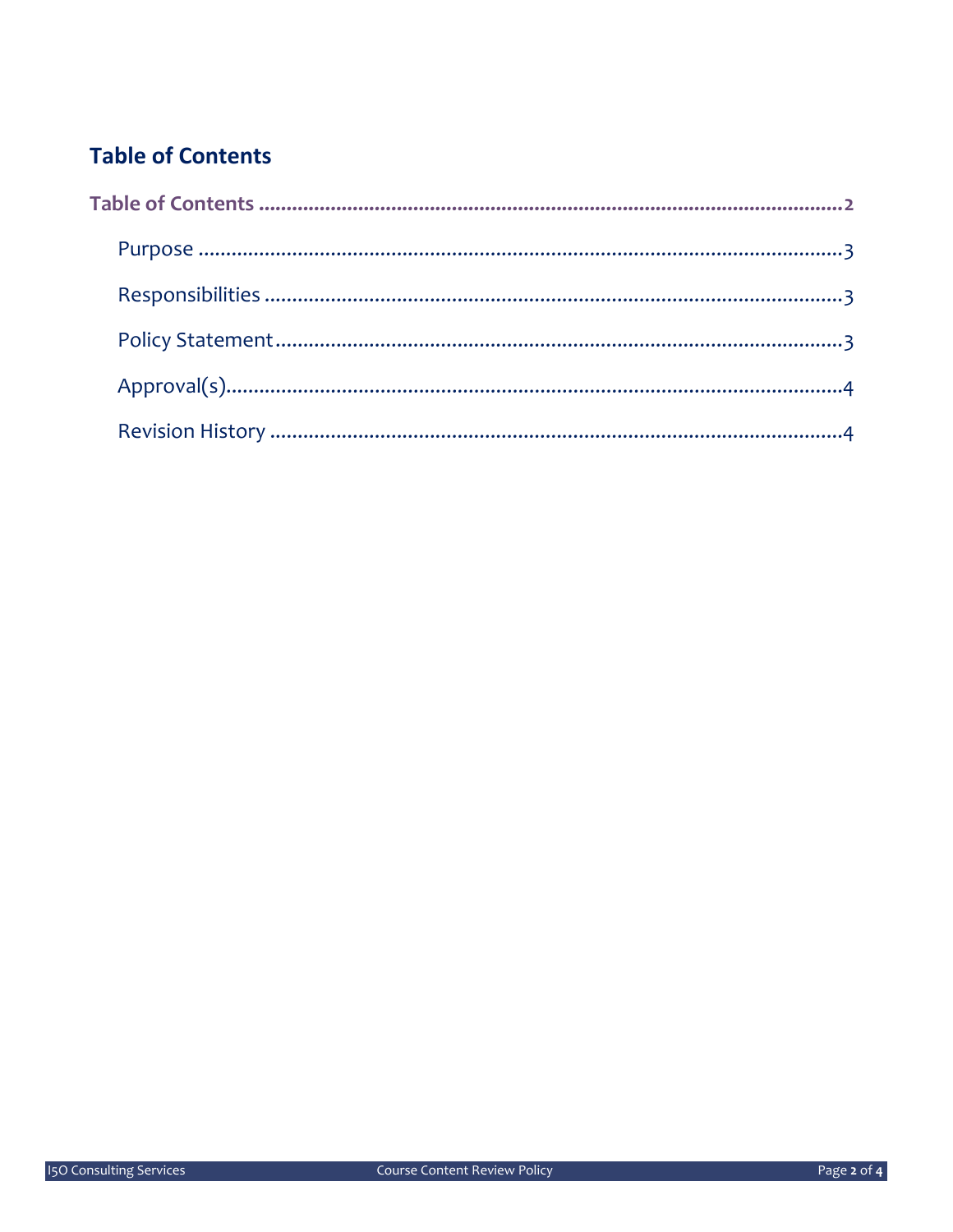#### **Purpose**

I5O Consulting Services is committed to providing exceptional course content for the predetermined audiences. To ensure the quality, currency, effectiveness, and applicability of all course content, I5O Consulting Services has established a review process for all course content published. I5O Consulting Services has developed this policy to ensure that all course content is designed and reviewed according to compliance and accreditation standards including the standards of IACET.

#### **Responsibilities**

I5O Consulting Services is responsible to carry out to details of this policy to ensure that all course content is designed and reviewed to the compliance and accreditation standards. Learning events are valuable to participants only if the course content is of quality to ensure learning; the material is developed using current information; the material is effective in having the participants achieve the learning outcomes; and the material is applicable to the participants.

#### **Policy Statement**

All course content goes through at least two levels of review regardless of method of delivery. A draft of the course content will be presented for review internally before publishing for any audience. The draft course content should include all necessary requirements set forth. Upon submitting the content for review, the draft will go through, at minimum, one grammar review and one content review. Upon completing and addressing the review comments from all reviews performed, the draft course content will be updated. A final review and signoff is required by an I5O Consulting Services partner. The content will be maintained and updated as required on an as needed basis.